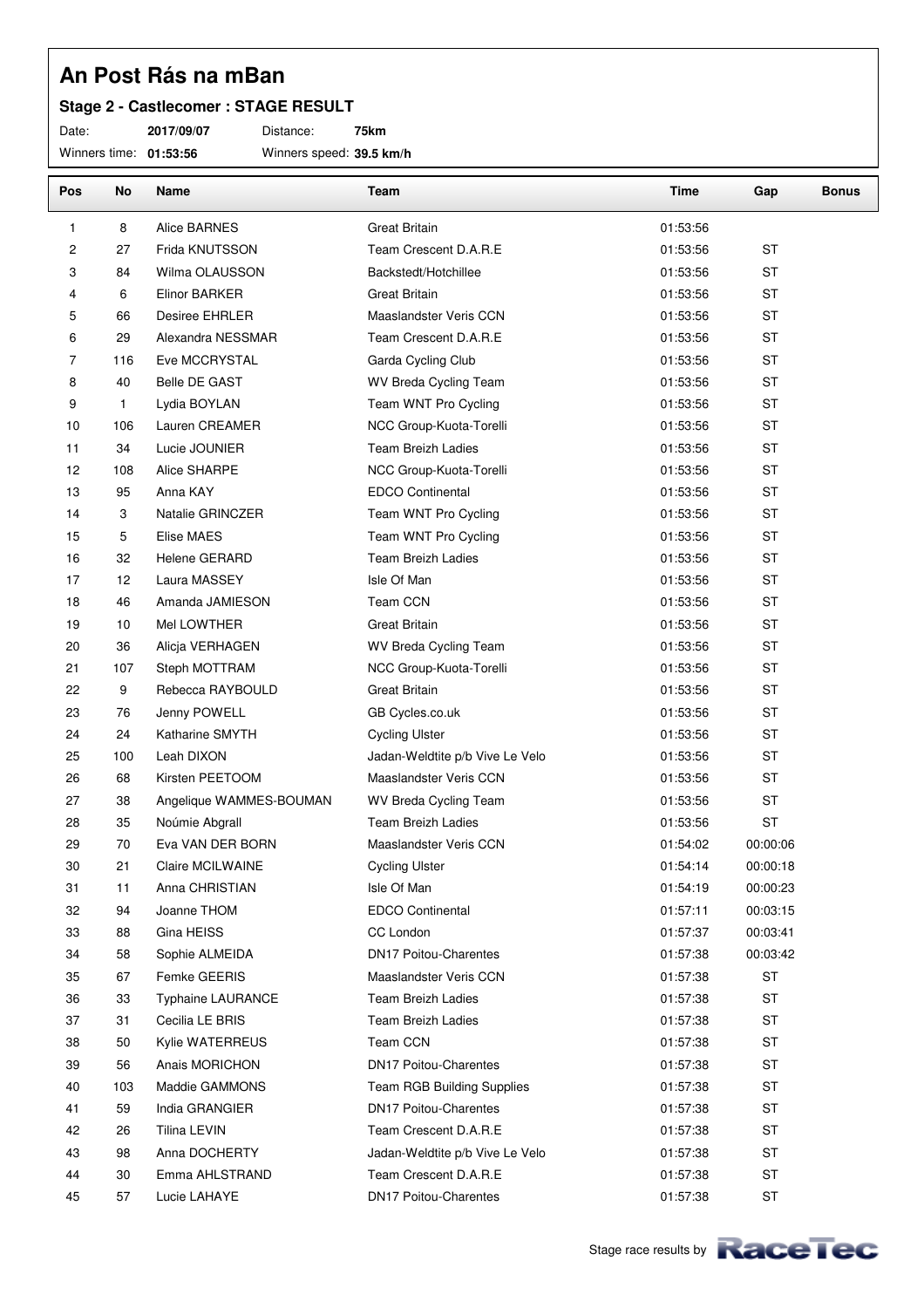#### **Stage 2 - Castlecomer : STAGE RESULT**

Date: **2017/09/07** Distance: **75km** Winners time: **01:53:56** Winners speed: **39.5 km/h**

| Pos | No  | Name                        | Team                            | Time     | Gap       | <b>Bonus</b> |
|-----|-----|-----------------------------|---------------------------------|----------|-----------|--------------|
| 46  | 13  | Elizabeth-Jane HARRIS       | Isle Of Man                     | 01:57:38 | ST        |              |
| 47  | 78  | <b>Helen RALSTON</b>        | GB Cycles.co.uk                 | 01:57:38 | <b>ST</b> |              |
| 48  | 91  | Lily GREENHALGH             | <b>EDCO Continental</b>         | 01:57:38 | <b>ST</b> |              |
| 49  | 82  | <b>Isabel ELLIS</b>         | Backstedt/Hotchillee            | 01:57:38 | <b>ST</b> |              |
| 50  | 112 | Michelle GEOGHEGAN          | Scott Orwell CC                 | 01:57:38 | ST        |              |
| 51  | 42  | Tone HATTELAND LIMA         | Bryne ck Ladies                 | 01:57:38 | <b>ST</b> |              |
| 52  | 2   | Anna BADEGRUBER             | Team WNT Pro Cycling            | 01:57:38 | ST        |              |
| 53  | 51  | Roisin THOMAS               | AlAsayl Cycling Team            | 01:57:38 | <b>ST</b> |              |
| 54  | 22  | Eileen BURNS                | <b>Cycling Ulster</b>           | 01:57:38 | ST        |              |
| 55  | 80  | Louise HART                 | GB Cycles.co.uk                 | 01:57:38 | ST        |              |
| 56  | 4   | Josie KNIGHT                | Team WNT Pro Cycling            | 01:57:38 | <b>ST</b> |              |
| 57  | 90  | Molly PATCH                 | CC London                       | 01:57:38 | ST        |              |
| 58  | 48  | Sophie PULFORD              | Team CCN                        | 01:57:38 | <b>ST</b> |              |
| 59  | 72  | Pernilla VAN ROZELAAR       | Regioteam Noord Holland         | 01:59:30 | 00:05:34  |              |
| 60  | 73  | Aagtje DIJKMAN              | Regioteam Noord Holland         | 02:00:08 | 00:06:12  |              |
| 61  | 54  | Samah Khaled                | AlAsayl Cycling Team            | 02:00:19 | 00:06:24  |              |
| 62  | 93  | Ellen MCDERMOTT             | <b>EDCO Continental</b>         | 02:00:25 | 00:06:29  |              |
| 63  | 111 | Orla WALSH                  | Scott Orwell CC                 | 02:02:22 | 00:08:26  |              |
| 64  | 99  | Jenny HOLL                  | Jadan-Weldtite p/b Vive Le Velo | 02:02:22 | <b>ST</b> |              |
| 65  | 119 | Kate EARLIE                 | Garda Cycling Club              | 02:02:35 | 00:08:40  |              |
| 66  | 41  | Andrea TERJESEN             | Bryne ck Ladies                 | 02:03:50 | 00:09:54  |              |
| 67  | 15  | Tara Ferguson               | Isle Of Man                     | 02:03:50 | ST        |              |
| 68  | 52  | Helle BACHOFEN              | AlAsayl Cycling Team            | 02:03:50 | ST        |              |
| 69  | 39  | Juul HUBERT                 | WV Breda Cycling Team           | 02:03:50 | <b>ST</b> |              |
| 70  | 124 | Gwenno HUGHES               | <b>TC Racing</b>                | 02:03:50 | ST        |              |
| 71  | 71  | Emma BOOGAARD               | Regioteam Noord Holland         | 02:03:50 | <b>ST</b> |              |
| 72  | 102 | Alice STANIFORD             | Team RGB Building Supplies      | 02:03:50 | ST        |              |
| 73  | 96  | Georgia BULLARD             | Jadan-Weldtite p/b Vive Le Velo | 02:03:50 | <b>ST</b> |              |
| 74  | 18  | Nicole Gorry                | <b>Cycling Leinster</b>         | 02:03:50 | <b>ST</b> |              |
| 75  | 49  | Ayla RUDGLEY                | Team CCN                        | 02:03:50 | <b>ST</b> |              |
| 76  | 89  | Elizabeth HUGHES            | CC London                       | 02:03:50 | ST        |              |
| 77  | 118 | <b>Hilary HUGHES</b>        | Garda Cycling Club              | 02:03:50 | ST        |              |
| 78  | 115 | Ione JOHNSON                | Scott Orwell CC                 | 02:03:50 | ST        |              |
| 79  | 79  | Emily MEAKIN                | GB Cycles.co.uk                 | 02:03:50 | ST        |              |
| 80  | 85  | Elizabeth BENNETT           | Backstedt/Hotchillee            | 02:03:50 | ST        |              |
| 81  | 113 | Monica FREIBAND             | Scott Orwell CC                 | 02:03:50 | ST        |              |
| 82  | 17  | Beata GOLCZAK               | <b>Cycling Leinster</b>         | 02:03:50 | ST        |              |
| 83  | 83  | Lorna BOWLER                | Backstedt/Hotchillee            | 02:03:50 | ST        |              |
| 84  | 97  | Louise SCUPHAM              | Jadan-Weldtite p/b Vive Le Velo | 02:03:50 | ST        |              |
| 85  | 81  | Elynor BACKSTEDT            | Backstedt/Hotchillee            | 02:03:50 | ST        |              |
| 86  | 105 | Margriet KLOPPENBURG        | Team RGB Building Supplies      | 02:03:50 | ST        |              |
| 87  | 92  | Madeleine Grace Marie SCOTT | <b>EDCO Continental</b>         | 02:03:50 | ST        |              |
| 88  | 19  | Jennifer BATES              | <b>Cycling Leinster</b>         | 02:03:50 | ST        |              |
| 89  | 47  | Jessica LANE                | Team CCN                        | 02:03:50 | ST        |              |
| 90  | 104 | Tasha REDDY                 | Team RGB Building Supplies      | 02:03:50 | ST        |              |

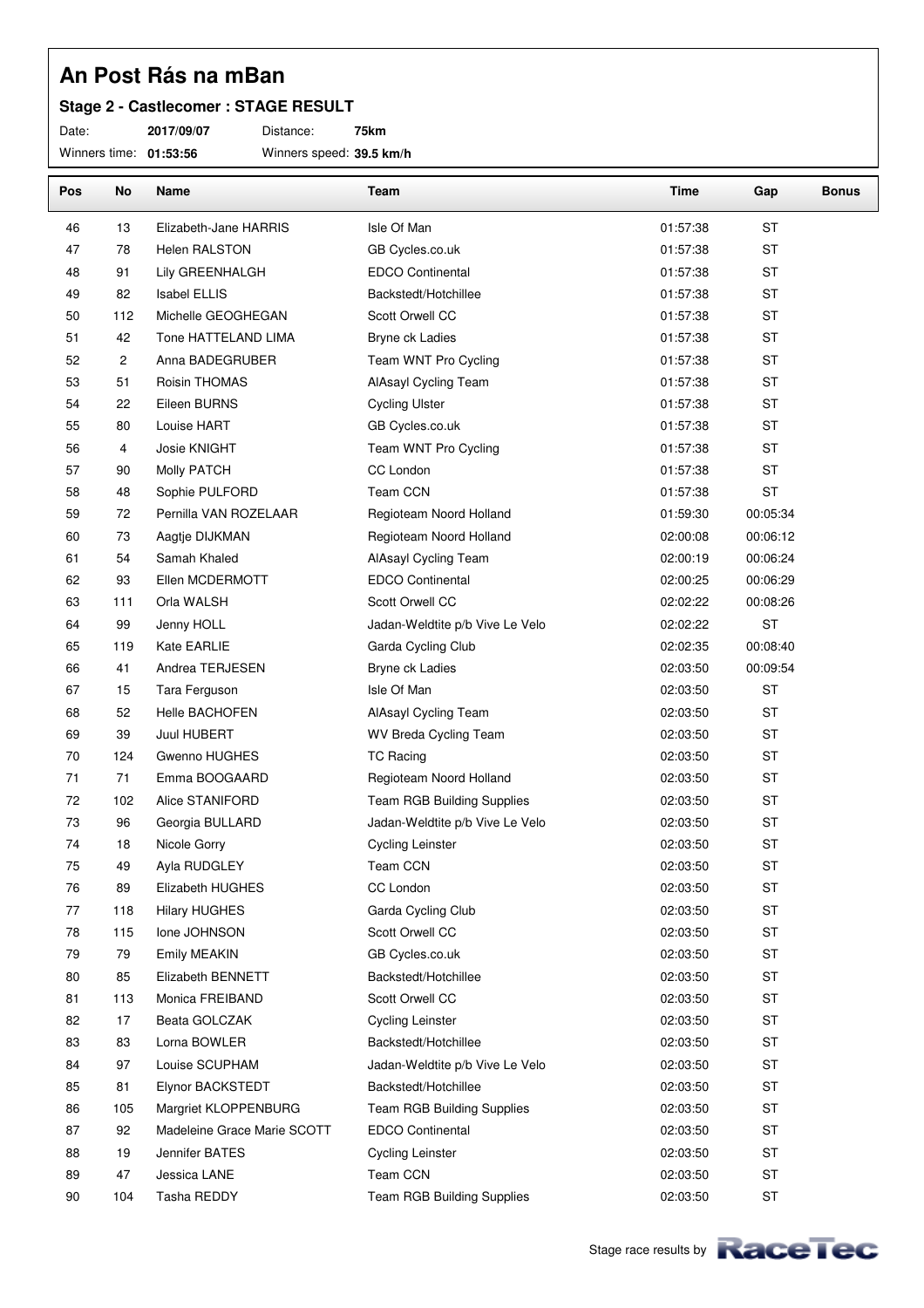#### **Stage 2 - Castlecomer : STAGE RESULT**

Date: **2017/09/07** Distance: **75km**

Winners time: **01:53:56** Winners speed: **39.5 km/h**

| Pos | No  | Name                   | Team                              | <b>Time</b> | Gap       | <b>Bonus</b> |
|-----|-----|------------------------|-----------------------------------|-------------|-----------|--------------|
| 91  | 122 | Orla DESMOND           | <b>TC Racing</b>                  | 02:03:50    | <b>ST</b> |              |
| 92  | 121 | Niamh STEPHENS         | <b>TC Racing</b>                  | 02:03:50    | <b>ST</b> |              |
| 93  | 45  | Karoline R°STE OMDAHL  | Bryne ck Ladies                   | 02:08:58    | 00:15:02  |              |
| 94  | 117 | Mia GRIFFIN            | Garda Cycling Club                | 02:08:58    | <b>ST</b> |              |
| 95  | 43  | Lillian L°INING        | Bryne ck Ladies                   | 02:08:58    | <b>ST</b> |              |
| 96  | 60  | Holly WAYMARK          | <b>DN17 Poitou-Charentes</b>      | 02:08:59    | 00:15:04  |              |
| 97  | 120 | Sarah PINER            | Garda Cycling Club                | 02:08:59    | <b>ST</b> |              |
| 98  | 87  | Francesca CUTTS        | CC London                         | 02:08:59    | <b>ST</b> |              |
| 99  | 25  | Lisa LAMONT            | <b>Cycling Ulster</b>             | 02:08:59    | <b>ST</b> |              |
| 100 | 44  | Veronica GJERDE        | Bryne ck Ladies                   | 02:08:59    | <b>ST</b> |              |
| 101 | 14  | Kathryn PRIEST         | Isle Of Man                       | 02:08:59    | <b>ST</b> |              |
| 102 | 37  | Roos ANNEVELDT         | WV Breda Cycling Team             | 02:10:36    | 00:16:41  |              |
| 103 | 16  | Sinead MOLLOY          | <b>Cycling Leinster</b>           | 02:10:36    | <b>ST</b> |              |
| 104 | 86  | <b>Vivienne TOMLIN</b> | CC London                         | 02:10:36    | <b>ST</b> |              |
| 105 | 23  | Sharon BIRD            | <b>Cycling Ulster</b>             | 02:10:38    | 00:16:43  |              |
| 106 | 20  | Imogen COTTER          | <b>Cycling Leinster</b>           | 02:10:42    | 00:16:46  |              |
| 107 | 69  | Christel VAN LOO       | Maaslandster Veris CCN            | 02:14:51    | 00:20:55  |              |
| 108 | 101 | Jenny BOLSOM           | <b>Team RGB Building Supplies</b> | 02:14:51    | <b>ST</b> |              |
| 109 | 65  | Rosa GENTH             | Maloja Pushbikers Fem             | 02:14:51    | <b>ST</b> |              |
| 110 | 77  | Gabrielle DUCKWORTH    | GB Cycles.co.uk                   | 02:14:56    | 00:21:00  |              |
| 111 | 62  | Sofie MANGERTSEDER     | Maloja Pushbikers Fem             | 02:14:56    | <b>ST</b> |              |
| 112 | 64  | Maria JATKOVICS        | Maloja Pushbikers Fem             | 02:24:17    | 00:30:21  |              |
| 113 | 63  | <b>Bettina EDER</b>    | Maloja Pushbikers Fem             | 02:24:17    | <b>ST</b> |              |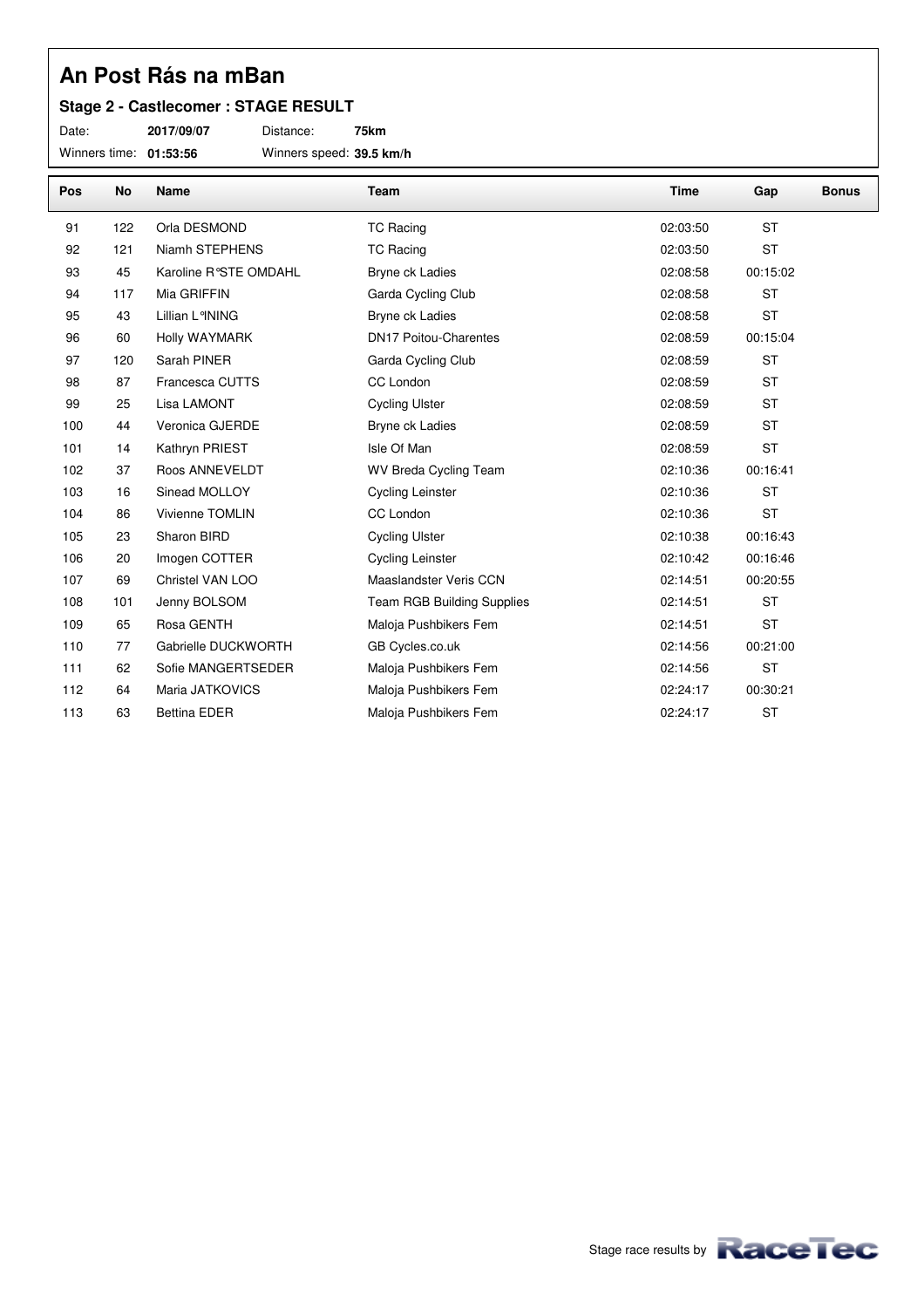**General Classification**

Date: **2017/09/07** After: **Stage 2 - Castlecomer**

| Pos              | No       | Name                                        | Team                                                 | Category             | <b>Time</b>                  | Gap                          |
|------------------|----------|---------------------------------------------|------------------------------------------------------|----------------------|------------------------------|------------------------------|
| 1                | 40       | <b>Belle DE GAST</b>                        | WV Breda Cycling Team                                | All Ages             | 03:37:04.000                 |                              |
| $\boldsymbol{2}$ | 8        | <b>Alice BARNES</b>                         | Great Britain                                        | All Ages             | 03:37:06.000                 | 00:00:02.000                 |
| 3                | 27       | Frida KNUTSSON                              | Team Crescent D.A.R.E                                | All Ages             | 03:37:06.000                 | 00:00:02.000                 |
| 4                | 84       | Wilma OLAUSSON                              | Backstedt/Hotchillee                                 | All Ages             | 03:37:06.000                 | 00:00:02.000                 |
| 5                | 6        | Elinor BARKER                               | Great Britain                                        | All Ages             | 03:37:06.000                 | 00:00:02.000                 |
| 6                | 66       | Desiree EHRLER                              | Maaslandster Veris CCN                               | All Ages             | 03:37:06.000                 | 00:00:02.000                 |
| $\overline{7}$   | 29       | Alexandra NESSMAR                           | Team Crescent D.A.R.E                                | All Ages             | 03:37:06.000                 | 00:00:02.000                 |
| 8                | 1        | Lydia BOYLAN                                | Team WNT Pro Cycling                                 | All Ages             | 03:37:06.000                 | 00:00:02.000                 |
| 9                | 116      | Eve MCCRYSTAL                               | Garda Cycling Club                                   | All Ages             | 03:37:06.000                 | 00:00:02.000                 |
| 10               | 32       | Helene GERARD                               | Team Breizh Ladies                                   | All Ages             | 03:37:06.000                 | 00:00:02.000                 |
| 11               | 95       | Anna KAY                                    | <b>EDCO Continental</b>                              | All Ages             | 03:37:09.000                 | 00:00:05.000                 |
| 12               | 106      | Lauren CREAMER                              | NCC Group-Kuota-Torelli                              | All Ages             | 03:37:09.000                 | 00:00:05.000                 |
| 13               | 108      | Alice SHARPE                                | NCC Group-Kuota-Torelli                              | All Ages             | 03:37:09.000                 | 00:00:05.000                 |
| 14               | 5        | Elise MAES                                  | Team WNT Pro Cycling                                 | All Ages             | 03:37:09.000                 | 00:00:05.000                 |
| 15               | 3        | Natalie GRINCZER                            | Team WNT Pro Cycling                                 | All Ages             | 03:37:09.000                 | 00:00:05.000                 |
| 16               | 12       | Laura MASSEY                                | Isle Of Man                                          | All Ages             | 03:37:09.000                 | 00:00:05.000                 |
| 17               | 10       | Mel LOWTHER                                 | Great Britain                                        | All Ages             | 03:37:09.000                 | 00:00:05.000                 |
| 18               | 68       | Kirsten PEETOOM                             | Maaslandster Veris CCN                               | All Ages             | 03:37:09.000                 | 00:00:05.000                 |
| 19               | 46       | Amanda JAMIESON                             | Team CCN                                             | All Ages             | 03:37:09.000                 | 00:00:05.000                 |
| 20               | 38       | Angelique WAMMES-BOUMAMV Breda Cycling Team |                                                      | All Ages             | 03:37:09.000                 | 00:00:05.000                 |
| 21               | 34       | Lucie JOUNIER                               | <b>Team Breizh Ladies</b>                            | All Ages             | 03:37:09.000                 | 00:00:05.000                 |
| 22               | 24       | Katharine SMYTH                             | <b>Cycling Ulster</b>                                | All Ages             | 03:37:09.000                 | 00:00:05.000                 |
| 23               | 107      | Steph MOTTRAM                               | NCC Group-Kuota-Torelli                              | All Ages             | 03:37:09.000                 | 00:00:05.000                 |
| 24               | 76       | Jenny POWELL                                | GB Cycles.co.uk                                      | All Ages             | 03:37:09.000                 | 00:00:05.000                 |
| 25               | 9        | Rebecca RAYBOULD                            | Great Britain                                        | All Ages             | 03:37:09.000                 | 00:00:05.000                 |
| 26               | 36       | Alicja VERHAGEN                             | WV Breda Cycling Team                                | All Ages             | 03:37:09.000                 | 00:00:05.000                 |
| 27               | 100      | Leah DIXON                                  | Jadan-Weldtite p/b Vive Le Velo                      | All Ages             | 03:37:09.000                 | 00:00:05.000                 |
| 28               | 35       | Noúmie Abgrall                              | <b>Team Breizh Ladies</b>                            | All Ages             | 03:37:09.000                 | 00:00:05.000                 |
| 29               | 70       | Eva VAN DER BORN                            | Maaslandster Veris CCN                               | All Ages             | 03:37:15.000                 | 00:00:10.000                 |
| 30               | 21       | Claire MCILWAINE                            | <b>Cycling Ulster</b>                                | All Ages             | 03:37:27.000                 | 00:00:23.000                 |
| 31               | 11       | Anna CHRISTIAN                              | Isle Of Man                                          | All Ages             | 03:37:32.000                 | 00:00:28.000                 |
| 32<br>33         | 94<br>33 | Joanne THOM                                 | <b>EDCO Continental</b><br><b>Team Breizh Ladies</b> | All Ages<br>All Ages | 03:40:24.000                 | 00:03:20.000<br>00:03:43.000 |
| 34               | 88       | <b>Typhaine LAURANCE</b><br>Gina HEISS      | CC London                                            | All Ages             | 03:40:48.000                 | 00:03:45.000                 |
| 35               | 67       | Femke GEERIS                                | Maaslandster Veris CCN                               | All Ages             | 03:40:50.000                 | 00:03:47.000                 |
| 36               | 50       | Kylie WATERREUS                             | <b>Team CCN</b>                                      | All Ages             | 03:40:51.000                 | 00:03:47.000                 |
| 37               | 103      | Maddie GAMMONS                              | <b>Team RGB Building Supplies</b>                    | All Ages             | 03:40:51.000                 | 00:03:47.000                 |
| 38               | 26       | Tilina LEVIN                                | Team Crescent D.A.R.E                                | All Ages             | 03:40:51.000                 | 00:03:47.000                 |
| 39               | 98       | Anna DOCHERTY                               | Jadan-Weldtite p/b Vive Le Velo                      | All Ages             | 03:40:51.000                 | 00:03:47.000                 |
| 40               | 30       | Emma AHLSTRAND                              | Team Crescent D.A.R.E                                | All Ages             | 03:40:51.000                 | 00:03:47.000                 |
| 41               | 56       | Anais MORICHON                              | <b>DN17 Poitou-Charentes</b>                         | All Ages             | 03:40:51.000                 | 00:03:47.000                 |
| 42               | 57       | Lucie LAHAYE                                | <b>DN17 Poitou-Charentes</b>                         | All Ages             | 03:40:51.000                 | 00:03:47.000                 |
| 43               | 13       | Elizabeth-Jane HARRIS                       | Isle Of Man                                          | All Ages             | 03:40:51.000                 | 00:03:47.000                 |
| 44               | 58       | Sophie ALMEIDA                              | <b>DN17 Poitou-Charentes</b>                         | All Ages             | 03:40:51.000                 | 00:03:47.000                 |
| 45               | 112      | Michelle GEOGHEGAN                          | Scott Orwell CC                                      | All Ages             | 03:40:51.000                 | 00:03:47.000                 |
| 46               | 42       | Tone HATTELAND LIMA                         | Bryne ck Ladies                                      | All Ages             | 03:40:51.000                 | 00:03:47.000                 |
| 47               | 59       | India GRANGIER                              | <b>DN17 Poitou-Charentes</b>                         | All Ages             | 03:40:51.000<br>03:40:51.000 | 00:03:47.000                 |
| 48               | 78       | <b>Helen RALSTON</b>                        | GB Cycles.co.uk                                      | All Ages             |                              | 00:03:47.000                 |
| 49               | 82       | <b>Isabel ELLIS</b>                         | Backstedt/Hotchillee                                 | All Ages             | 03:40:51.000<br>03:40:51.000 | 00:03:47.000                 |
| 50               | 31       | Cecilia LE BRIS                             | Team Breizh Ladies                                   | All Ages             | 03:40:51.000                 | 00:03:47.000                 |
| 51               | 91       | Lily GREENHALGH                             | EDCO Continental                                     | All Ages             | 03:40:51.000                 | 00:03:47.000                 |
| 52               | 48       | Sophie PULFORD                              | Team CCN                                             | All Ages             | 03:40:51.000                 | 00:03:47.000                 |
| 53               | 2        | Anna BADEGRUBER                             | Team WNT Pro Cycling                                 | All Ages             | 03:40:51.000                 | 00:03:47.000                 |
| 54               | 4        | Josie KNIGHT                                | Team WNT Pro Cycling                                 | All Ages             | 03:40:51.000                 | 00:03:47.000                 |
| 55               | 80       | Louise HART                                 | GB Cycles.co.uk                                      | All Ages             | 03:40:51.000                 | 00:03:47.000                 |
| 56               | 90       | Molly PATCH                                 | CC London                                            | All Ages             | 03:41:05.000                 | 00:04:01.000                 |
| 57               | 22       | Eileen BURNS                                | <b>Cycling Ulster</b>                                | All Ages             | 03:42:26.000                 | 00:05:21.000                 |
| 58               | 73       | Aagtje DIJKMAN                              | Regioteam Noord Holland                              | All Ages             | 03:43:20.000                 | 00:06:16.000                 |

Stage race results by **Race Tec**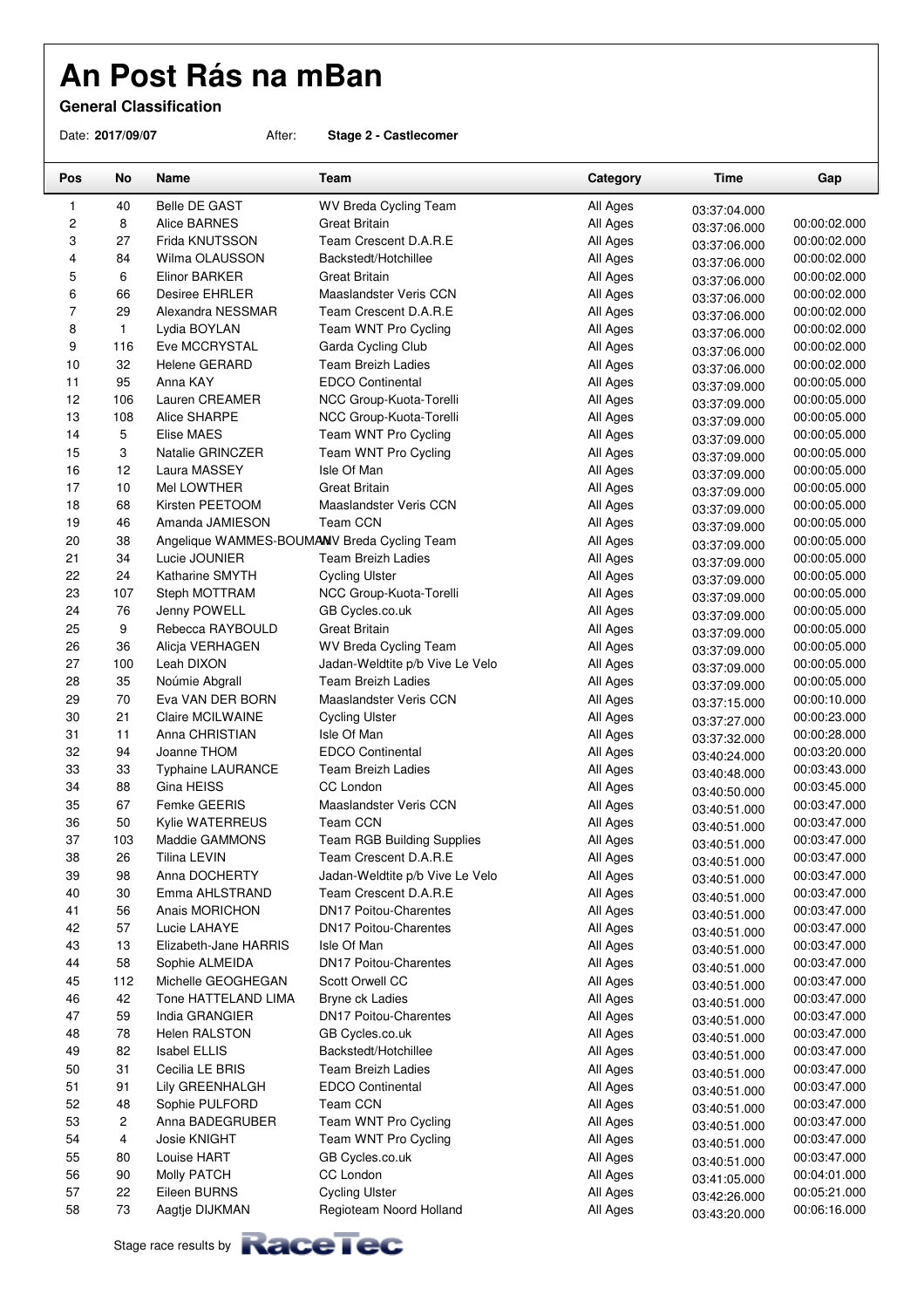| Pos | No  | Name                                       | Team                              | Category | <b>Time</b>                  | Gap          |
|-----|-----|--------------------------------------------|-----------------------------------|----------|------------------------------|--------------|
| 59  | 54  | Samah Khaled                               | AlAsayl Cycling Team              | All Ages | 03:43:32.000                 | 00:06:28.000 |
| 60  | 93  | Ellen MCDERMOTT                            | <b>EDCO Continental</b>           | All Ages | 03:43:38.000                 | 00:06:34.000 |
| 61  | 72  | Pernilla VAN ROZELAAR                      | Regioteam Noord Holland           | All Ages | 03:44:35.000                 | 00:07:31.000 |
| 62  | 111 | Orla WALSH                                 | Scott Orwell CC                   | All Ages | 03:45:35.000                 | 00:08:31.000 |
| 63  | 99  | Jenny HOLL                                 | Jadan-Weldtite p/b Vive Le Velo   | All Ages | 03:46:16.000                 | 00:09:12.000 |
| 64  | 41  | Andrea TERJESEN                            | Bryne ck Ladies                   | All Ages | 03:47:03.000                 | 00:09:58.000 |
| 65  | 39  | Juul HUBERT                                | WV Breda Cycling Team             | All Ages | 03:47:03.000                 | 00:09:58.000 |
| 66  | 85  | Elizabeth BENNETT                          | Backstedt/Hotchillee              | All Ages |                              | 00:09:58.000 |
| 67  | 81  | Elynor BACKSTEDT                           | Backstedt/Hotchillee              | All Ages | 03:47:03.000                 | 00:09:58.000 |
| 68  | 115 | Ione JOHNSON                               | Scott Orwell CC                   | All Ages | 03:47:03.000                 | 00:09:58.000 |
| 69  | 83  | Lorna BOWLER                               | Backstedt/Hotchillee              | All Ages | 03:47:03.000<br>03:47:03.000 | 00:09:58.000 |
| 70  | 79  | <b>Emily MEAKIN</b>                        | GB Cycles.co.uk                   | All Ages |                              | 00:09:58.000 |
| 71  | 49  | Ayla RUDGLEY                               | Team CCN                          | All Ages | 03:47:03.000                 | 00:09:58.000 |
| 72  | 89  | Elizabeth HUGHES                           | CC London                         | All Ages | 03:47:03.000                 | 00:09:58.000 |
| 73  | 102 | Alice STANIFORD                            | <b>Team RGB Building Supplies</b> | All Ages | 03:47:03.000                 | 00:09:58.000 |
| 74  | 105 | Margriet KLOPPENBURG                       | <b>Team RGB Building Supplies</b> | All Ages | 03:47:03.000                 | 00:09:58.000 |
| 75  | 51  | Roisin THOMAS                              | AlAsayl Cycling Team              | All Ages | 03:47:03.000                 | 00:10:38.000 |
| 76  | 119 | Kate EARLIE                                | Garda Cycling Club                | All Ages | 03:47:42.000                 | 00:15:35.000 |
| 77  | 23  | Sharon BIRD                                | <b>Cycling Ulster</b>             | All Ages | 03:52:39.000                 | 00:16:47.000 |
| 78  | 52  | Helle BACHOFEN                             | AlAsayl Cycling Team              | All Ages | 03:53:51.000                 | 00:16:49.000 |
| 79  | 15  | Tara Ferguson                              | Isle Of Man                       | All Ages | 03:53:54.000                 | 00:16:49.000 |
| 80  | 124 | Gwenno HUGHES                              | <b>TC Racing</b>                  | All Ages | 03:53:54.000                 | 00:16:49.000 |
| 81  | 96  | Georgia BULLARD                            | Jadan-Weldtite p/b Vive Le Velo   | All Ages | 03:53:54.000                 | 00:16:49.000 |
| 82  | 118 | <b>Hilary HUGHES</b>                       | Garda Cycling Club                | All Ages | 03:53:54.000<br>03:53:54.000 | 00:16:49.000 |
| 83  | 97  | Louise SCUPHAM                             | Jadan-Weldtite p/b Vive Le Velo   | All Ages |                              | 00:16:49.000 |
| 84  | 71  | Emma BOOGAARD                              | Regioteam Noord Holland           | All Ages | 03:53:54.000                 | 00:16:56.000 |
| 85  | 113 | Monica FREIBAND                            | Scott Orwell CC                   | All Ages | 03:54:00.000<br>03:58:47.000 | 00:21:43.000 |
| 86  | 17  | Beata GOLCZAK                              | <b>Cycling Leinster</b>           | All Ages | 03:58:47.000                 | 00:21:43.000 |
| 87  | 92  | Madeleine Grace Marie SCO EDCO Continental |                                   | All Ages | 03:58:47.000                 | 00:21:43.000 |
| 88  | 104 | Tasha REDDY                                | <b>Team RGB Building Supplies</b> | All Ages | 03:58:47.000                 | 00:21:43.000 |
| 89  | 19  | Jennifer BATES                             | <b>Cycling Leinster</b>           | All Ages | 03:58:47.000                 | 00:21:43.000 |
| 90  | 47  | Jessica LANE                               | Team CCN                          | All Ages | 03:58:47.000                 | 00:21:43.000 |
| 91  | 121 | Niamh STEPHENS                             | <b>TC Racing</b>                  | All Ages | 03:58:47.000                 | 00:21:43.000 |
| 92  | 18  | Nicole Gorry                               | <b>Cycling Leinster</b>           | All Ages | 03:58:52.000                 | 00:21:48.000 |
| 93  | 122 | Orla DESMOND                               | <b>TC Racing</b>                  | All Ages | 03:58:52.000                 | 00:21:48.000 |
| 94  | 45  | Karoline R°STE OMDAHL                      | Bryne ck Ladies                   | All Ages | 04:03:55.000                 | 00:26:51.000 |
| 95  | 43  | Lillian L°INING                            | Bryne ck Ladies                   | All Ages | 04:03:55.000                 | 00:26:51.000 |
| 96  | 25  | Lisa LAMONT                                | <b>Cycling Ulster</b>             | All Ages | 04:04:02.000                 | 00:26:58.000 |
| 97  | 87  | Francesca CUTTS                            | CC London                         | All Ages | 04:04:59.000                 | 00:27:54.000 |
| 98  | 117 | Mia GRIFFIN                                | Garda Cycling Club                | All Ages | 04:05:33.000                 | 00:28:29.000 |
| 99  | 14  | Kathryn PRIEST                             | Isle Of Man                       | All Ages | 04:05:35.000                 | 00:28:31.000 |
| 100 | 120 | Sarah PINER                                | Garda Cycling Club                | All Ages | 04:05:38.000                 | 00:28:34.000 |
| 101 | 37  | Roos ANNEVELDT                             | WV Breda Cycling Team             | All Ages | 04:07:12.000                 | 00:30:08.000 |
| 102 | 20  | Imogen COTTER                              | <b>Cycling Leinster</b>           | All Ages | 04:07:21.000                 | 00:30:17.000 |
| 103 | 16  | Sinead MOLLOY                              | <b>Cycling Leinster</b>           | All Ages | 04:07:26.000                 | 00:30:22.000 |
| 104 | 62  | Sofie MANGERTSEDER                         | Maloja Pushbikers Fem             | All Ages | 04:09:54.000                 | 00:32:49.000 |
| 105 | 65  | Rosa GENTH                                 | Maloja Pushbikers Fem             | All Ages | 04:09:54.000                 | 00:32:50.000 |
| 106 | 60  | Holly WAYMARK                              | <b>DN17 Poitou-Charentes</b>      | All Ages | 04:11:50.000                 | 00:34:46.000 |
| 107 | 44  | Veronica GJERDE                            | Bryne ck Ladies                   | All Ages | 04:11:50.000                 | 00:34:46.000 |
| 108 | 86  | Vivienne TOMLIN                            | CC London                         | All Ages | 04:15:24.000                 | 00:38:20.000 |
| 109 | 101 | Jenny BOLSOM                               | <b>Team RGB Building Supplies</b> | All Ages | 04:17:42.000                 | 00:40:38.000 |
| 110 | 69  | Christel VAN LOO                           | Maaslandster Veris CCN            | All Ages | 04:17:42.000                 | 00:40:38.000 |
| 111 | 77  | Gabrielle DUCKWORTH                        | GB Cycles.co.uk                   | All Ages | 04:17:51.000                 | 00:40:47.000 |
| 112 | 64  | Maria JATKOVICS                            | Maloja Pushbikers Fem             | All Ages | 04:27:12.000                 | 00:50:07.000 |
| 113 | 63  | <b>Bettina EDER</b>                        | Maloja Pushbikers Fem             | All Ages | 04:27:22.000                 | 00:50:18.000 |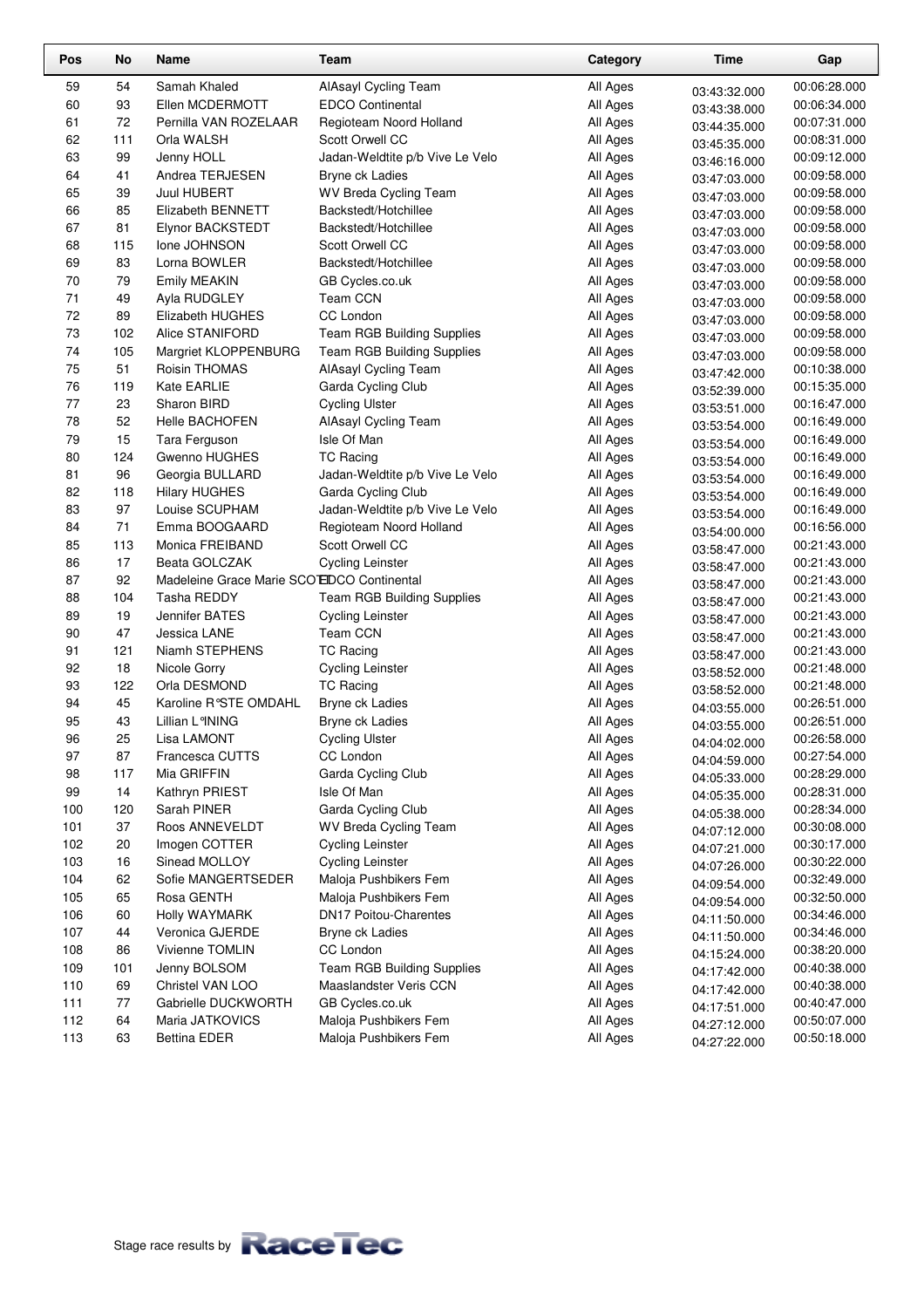### **Stage 2 - Castlecomer : Point Classification**

Date: **2017/09/07**

**Pos No Name Team Points**

#### **Finish**

|    | 8   | Alice BARNES         | Great Britain                | 10 |
|----|-----|----------------------|------------------------------|----|
| 2  | 27  | Frida KNUTSSON       | Team Crescent D.A.R.E        | 9  |
| 3  | 84  | Wilma OLAUSSON       | Backstedt/Hotchillee         | 8  |
|    | 6   | Elinor BARKER        | Great Britain                |    |
| 5  | 66  | Desiree EHRLER       | Maaslandster Veris CCN       | 6  |
| 6  | 29  | Alexandra NESSMAR    | Team Crescent D.A.R.E        | 5  |
|    | 116 | Eve MCCRYSTAL        | Garda Cycling Club           | 4  |
| 8  | 40  | <b>Belle DE GAST</b> | <b>WV Breda Cycling Team</b> | 3  |
| 9  |     | Lydia BOYLAN         | Team WNT Pro Cycling         | 2  |
| 10 | 106 | Lauren CREAMER       | NCC Group-Kuota-Torelli      |    |
|    |     |                      |                              |    |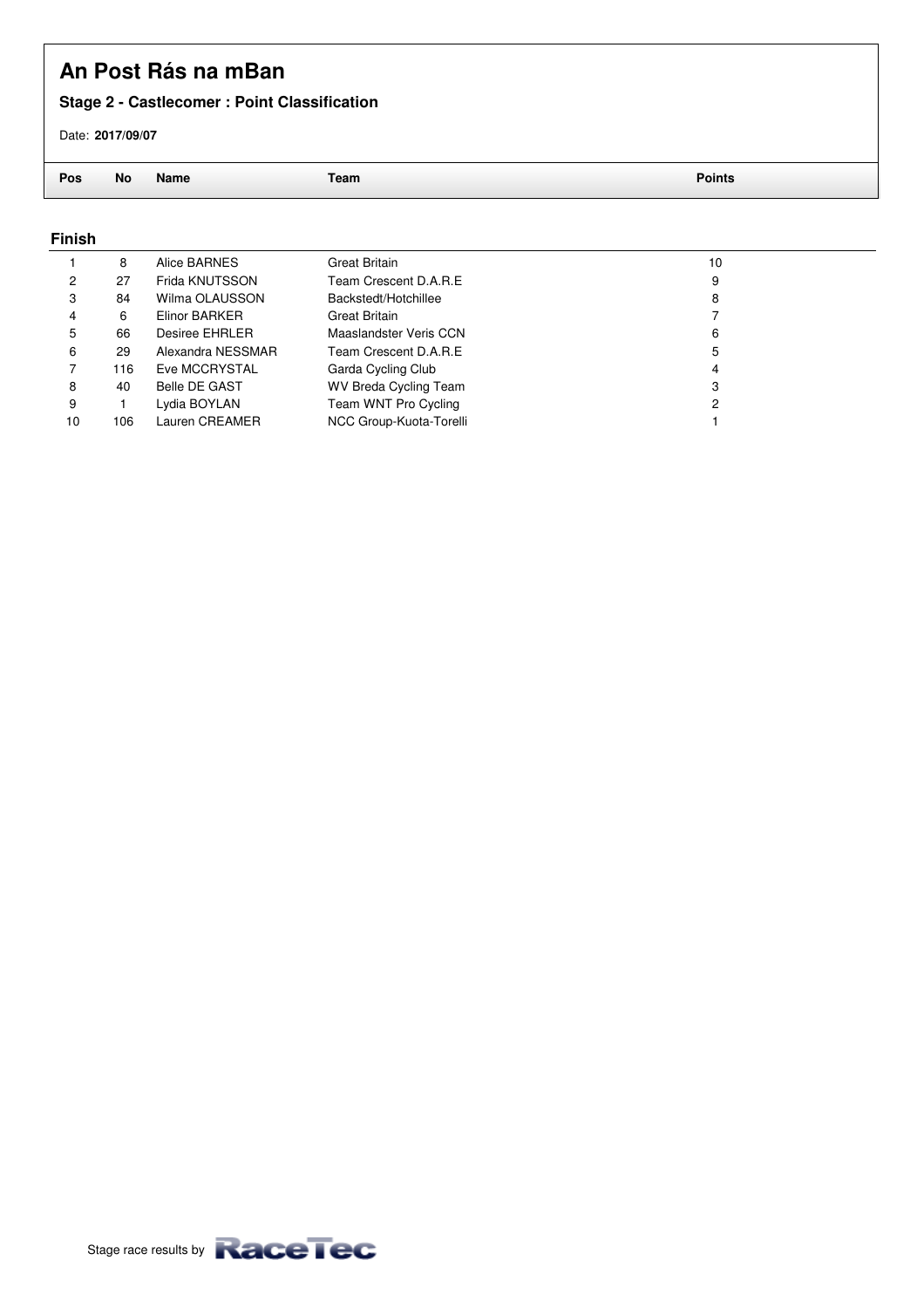#### **General Classification : POINTS**

Date: **2017/09/07** After: **Stage 2 - Castlecomer**

| Pos | No  | <b>Name</b>              | Team                         | <b>Points</b> |
|-----|-----|--------------------------|------------------------------|---------------|
|     | 8   | Alice BARNES             | <b>Great Britain</b>         | 19            |
| 2   | 27  | Frida KNUTSSON           | Team Crescent D.A.R.E.       | 16            |
| 3   | 84  | Wilma OLAUSSON           | Backstedt/Hotchillee         | 14            |
| 4   | 40  | <b>Belle DE GAST</b>     | <b>WV Breda Cycling Team</b> | 13            |
| 5   | 6   | Elinor BARKER            | <b>Great Britain</b>         | 8             |
| 6   | 66  | Desiree EHRLER           | Maaslandster Veris CCN       | 8             |
|     | 33  | <b>Typhaine LAURANCE</b> | Team Breizh Ladies           | 8             |
| 8   | 29  | Alexandra NESSMAR        | Team Crescent D.A.R.E        | 5             |
| 9   |     | Lydia BOYLAN             | Team WNT Pro Cycling         | 5             |
| 10  | 32  | Helene GERARD            | <b>Team Breizh Ladies</b>    | 5             |
| 11  | 116 | Eve MCCRYSTAL            | Garda Cycling Club           | 4             |
| 12  | 28  | Carla Lundmark           | Team Crescent D.A.R.E        |               |
| 13  | 106 | Lauren CREAMER           | NCC Group-Kuota-Torelli      |               |
|     |     |                          |                              |               |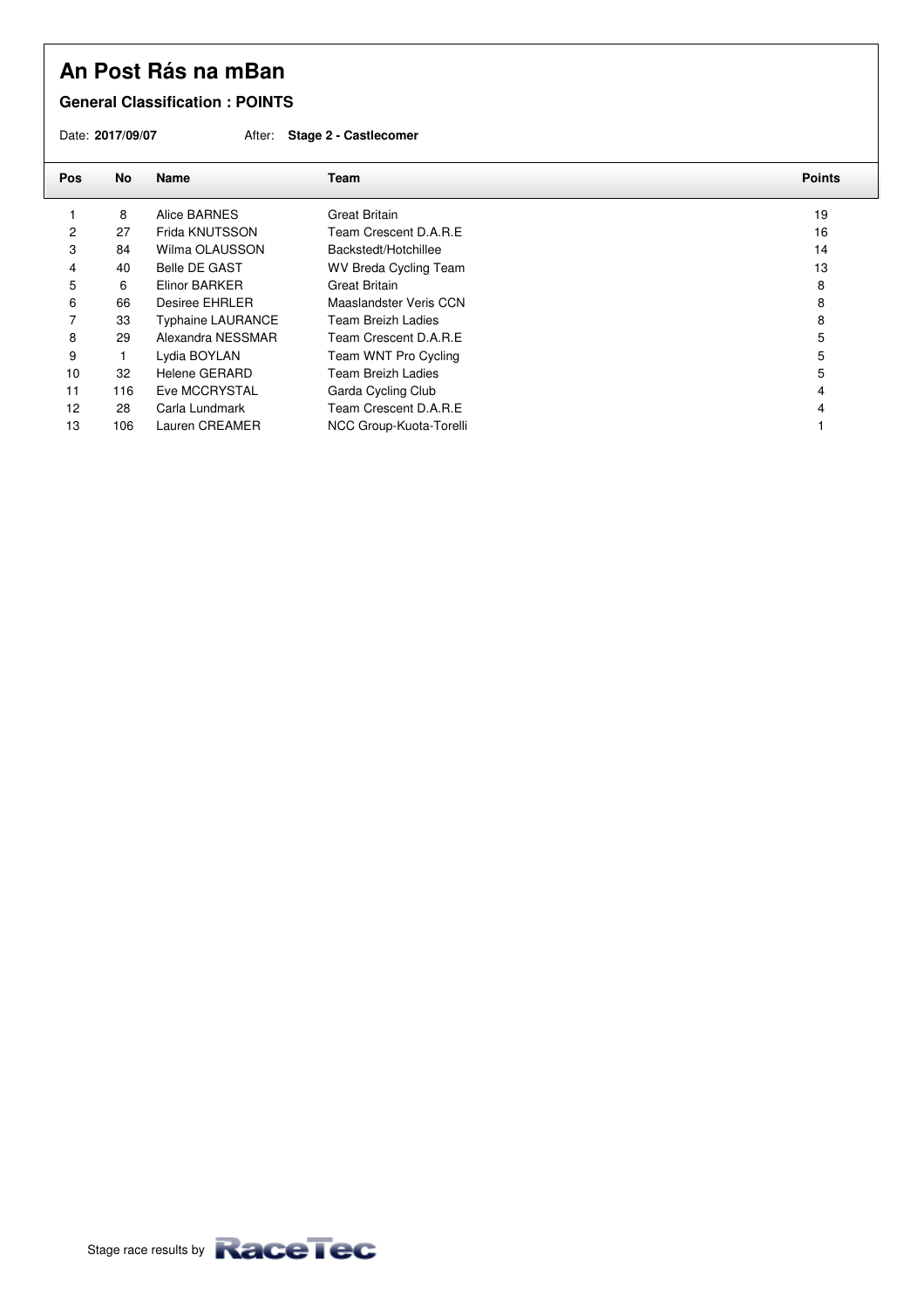### **Stage 2 - Castlecomer : QOM Classification**

#### Date: **2017/09/07**

| ___ | N0<br>$ -$ | Name<br>____ | - ------ |
|-----|------------|--------------|----------|

#### **Climb 1 - Cat 2**

|   | 6                 | Elinor BARKER        | Great Britain                | 9 |
|---|-------------------|----------------------|------------------------------|---|
| 2 | 12                | Laura MASSEY         | Isle Of Man                  |   |
| 3 | 40                | <b>Belle DE GAST</b> | <b>WV Breda Cycling Team</b> | 5 |
| 4 | 3                 | Natalie GRINCZER     | Team WNT Pro Cycling         | 3 |
|   | Climb 2 - Cat 2   |                      |                              |   |
|   | 40                | Belle DE GAST        | <b>WV Breda Cycling Team</b> | 9 |
| 2 | 6                 | Elinor BARKER        | <b>Great Britain</b>         |   |
| 3 | $12 \overline{ }$ | Laura MASSEY         | Isle Of Man                  | 5 |
| 4 | 68                | Kirsten PEETOOM      | Maaslandster Veris CCN       | 3 |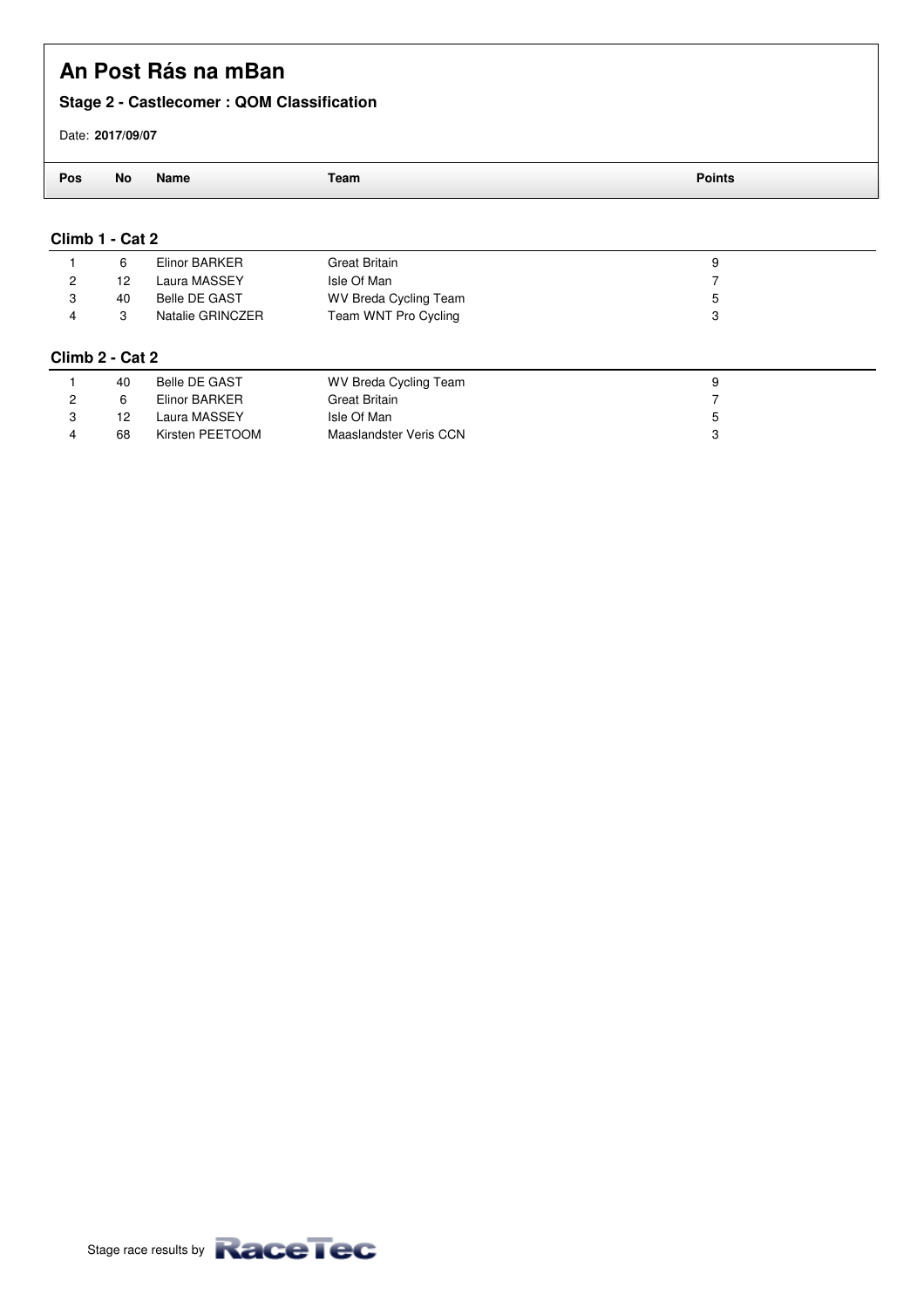#### **General Classification : Queen of the Mountains**

Date: **2017/09/07** After: **Stage 2 - Castlecomer**

| <b>Pos</b> | No                | Name                 | Team                         | <b>Points</b> |
|------------|-------------------|----------------------|------------------------------|---------------|
|            | $12 \overline{ }$ | Laura MASSEY         | Isle Of Man                  | 21            |
| 2          | 40                | <b>Belle DE GAST</b> | <b>WV Breda Cycling Team</b> | 19            |
| 3          | 6                 | Elinor BARKER        | <b>Great Britain</b>         | 16            |
| 4          | 108               | Alice SHARPE         | NCC Group-Kuota-Torelli      | 7             |
| 5          | 3                 | Natalie GRINCZER     | Team WNT Pro Cycling         | 3             |
| 6          | 10                | Mel LOWTHER          | <b>Great Britain</b>         | 3             |
|            | 68                | Kirsten PEETOOM      | Maaslandster Veris CCN       | 3             |
|            |                   |                      |                              |               |